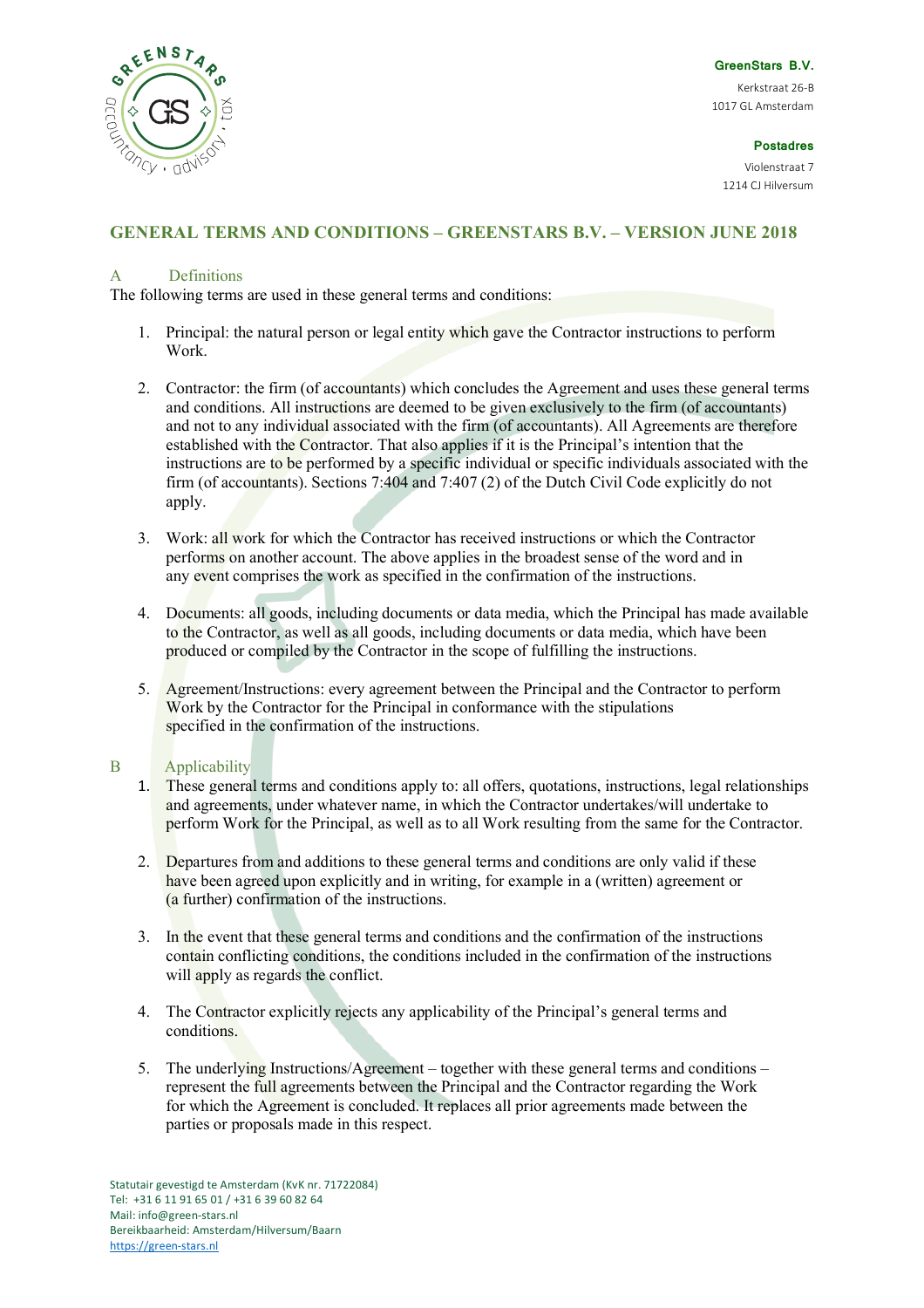- 6. The Principal with whom an Agreement is once concluded under these general terms and conditions accepts the applicability of these general terms and conditions to all later quotations of the Contractor and Agreements between the Principal and Contractor.
- 7. Should one or more provisions from these general terms and conditions be invalid or be nullified, the other provisions of these general terms and conditions remain fully applicable. Should any of these general terms and conditions or the Agreement not be legally valid, parties shall negotiate the content of a new provision, which shall come as close as possible to the original provision.
- 8. Provisions in the Agreement or these general conditions that must expressly or by their nature also remain in force after the expiry or termination of the Agreement shall remain in force after expiry or termination, including Articles G, I, J, L, P and R paragraph 2.

### C Commencement and duration of the Agreement

- 1. Each Agreement is only established and commences at the time the confirmation of the instructions signed by the Principal has been returned to and signed by the Contractor. The confirmation is based on the information which the Principal supplied to the Contractor at the time of the confirmation. The confirmation is deemed to correctly and fully represent the Agreement.
- 2. The parties are free to prove the establishment of the Agreement by other means.
- 3. Each Agreement is entered into for an indefinite period of time, unless the nature, contents or purpose of the instructions given show that the Agreement was entered into for a fixed period of time.

#### D Information of the Principal

- 1. The Principal is required to make all information and Documents which the Contractor believes are necessary to correctly fulfil the Agreement available to the Contractor in time, in the requested form and in the desired manner. This should also be understood to mean the documents that the Contractor says he needs for the purposes of determining the identity of the Principal. The Principal must provide the required information to determine his identity to the Contractor prior to the fulfilment of the Agreement.
- 2. The Contractor is entitled to suspend the fulfilment of the Agreement until the Principal has complied with the obligation mentioned in the previous paragraph.
- 3. The Principal is required to notify the Contractor at once regarding facts and circumstances which may be relevant in connection with the fulfilment of the Agreement.
- 4. The Principal guarantees that the information and documents which are made available to the Contractor by or on behalf of the Principal are correct, complete and reliable, even if the information and documents originate from third parties. The Principal is not liable for damage, of any kind, that is the result of the information provided by the Principal to the Contractor being incorrect and/or not complete.
- 5. The extra costs resulting from delays in the fulfilment of the Agreement and the extra fee resulting from any failure to make the desired information available or to do so in time or properly will be borne by the Principal.
- 6. If and to the extent that the Principal so requests, the documents made available will be returned to the Principal, subject to the stipulations under O. The Principal bears the costs for returning these documents.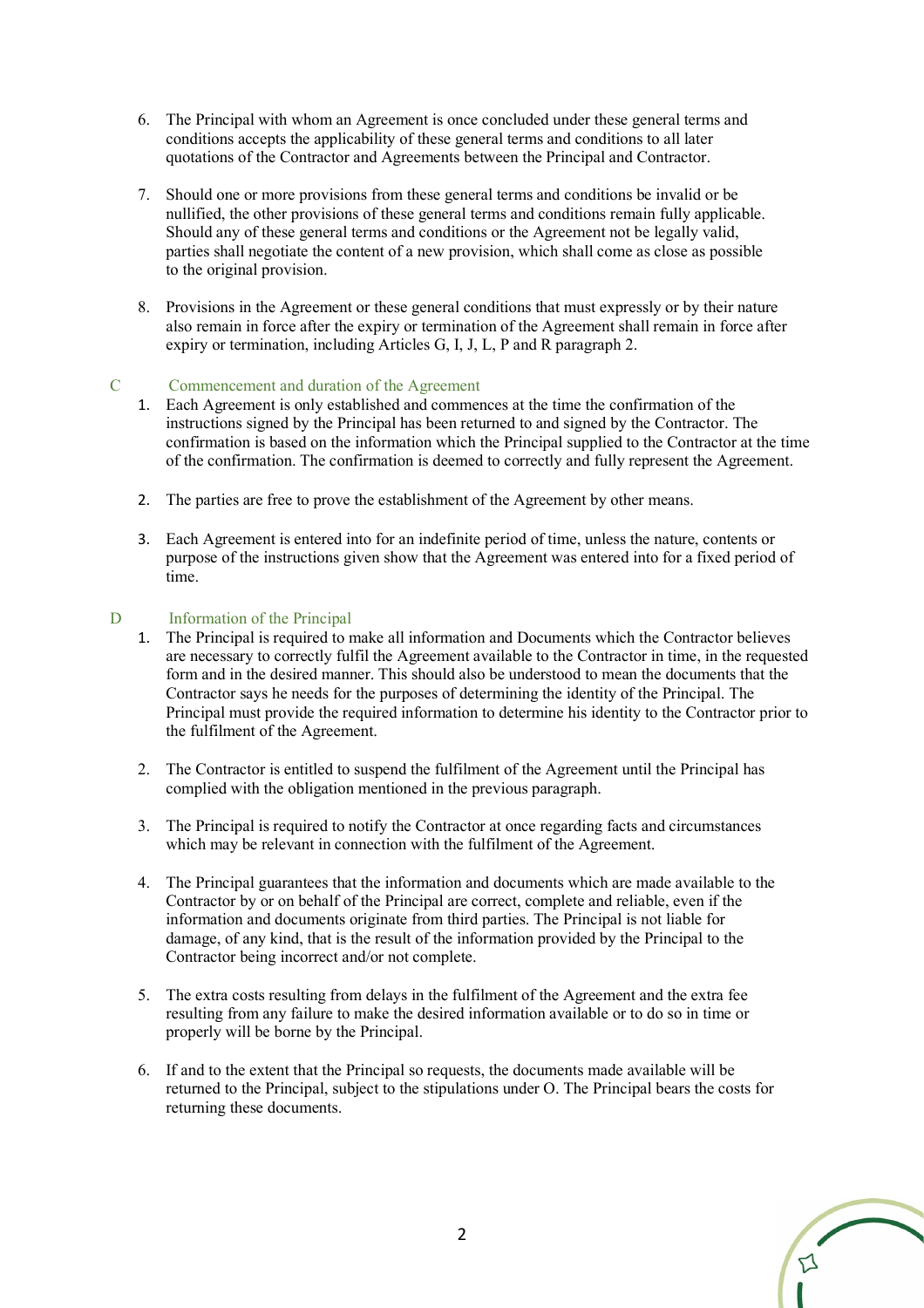# E Fulfilment of the Agreement

- 1. The Contractor determines the manner in which and by what person(s) the Agreement will be fulfilled. If possible, the Contractor will take any directions from the Principal regarding the fulfilment of the Agreement into account, provided these instructions are sound and are given in a timely fashion.
- 2. The Contractor will perform the Work to the best of his ability and in a manner to be expected of a careful professional. However, the Contractor cannot guarantee that any envisaged result will be realized.
- 3. The Contractor is entitled to have a person or third party to be designated by the Contractor perform specific Work without notification to and explicit consent from the Principal if the Contractor believes that this is advisable. The costs of this person to be designated are charged to the Principal.
- 4. The Contractor will fulfil the Agreement in accordance with the rules of conduct and the professional rules that apply to him, which are part of the Agreement, and in accordance with the statutory requirements. Upon request, a copy of the rules of conduct and the professional rules applying to the Contractor will be sent to the Principal. The Principal will respect the Contractor's obligations and the obligations for parties working at or for the Contractor, respectively, that arise from these rules of conduct and professional rules and from the law.
- 5. In the event that Work is performed for the profession or business of the Principal during the duration of the Agreement which is not covered by the Work to which the Agreement relates, this Work will be deemed to have been performed based on separate Agreements.
- 6. Any terms specified in the Agreement for performing the Work will be approximate terms rather than deadlines. Thus, in the event that such a term is exceeded this does not constitute a culpable failure on the part of the Contractor; consequently, this is not a ground for dissolving the Agreement. Terms set for completing the Work can only be considered as deadlines if the Principal and the Contractor have explicitly agreed on this in so many words.
- 7. Unless stipulated otherwise in writing, the fulfilment of the Agreement is not specifically aimed at detecting fraud. In the event that the work results in indications of fraud, the Contractor will report this to the Principal. In so doing, the Contractor is required to observe applicable statutory and other rules as well as the regulations and guidelines issued by the various professional organizations.

### F Confidentiality and exclusivity

- 1. The Contractor is required to maintain confidentiality with respect to third parties who are not involved in the fulfilment of the Agreement. This confidentiality involves all confidential information which the Principal made available to the Contractor and the results obtained by processing this information. This confidentiality does not apply to the extent that statutory or professional rules, including but not limited to the notification duty resulting from the Dutch Act on Measures to Prevent Money Laundering and the Financing of Terrorism and other national or international rules with a similar purpose, impose a duty of disclosure on the Contractor, or in as far as the Principal has released the Contractor from the confidentiality obligation. This stipulation does not prevent confidential consultations between colleagues within the Contractor's organisation to the extent that the Contractor deems this necessary for careful fulfilment of the Agreement or the due observance of statutory or professional rules.
- 2. The Contractor is entitled to use the figures obtained after processing for statistical or comparative purposes, provided these figures cannot be traced back to individual Principals.

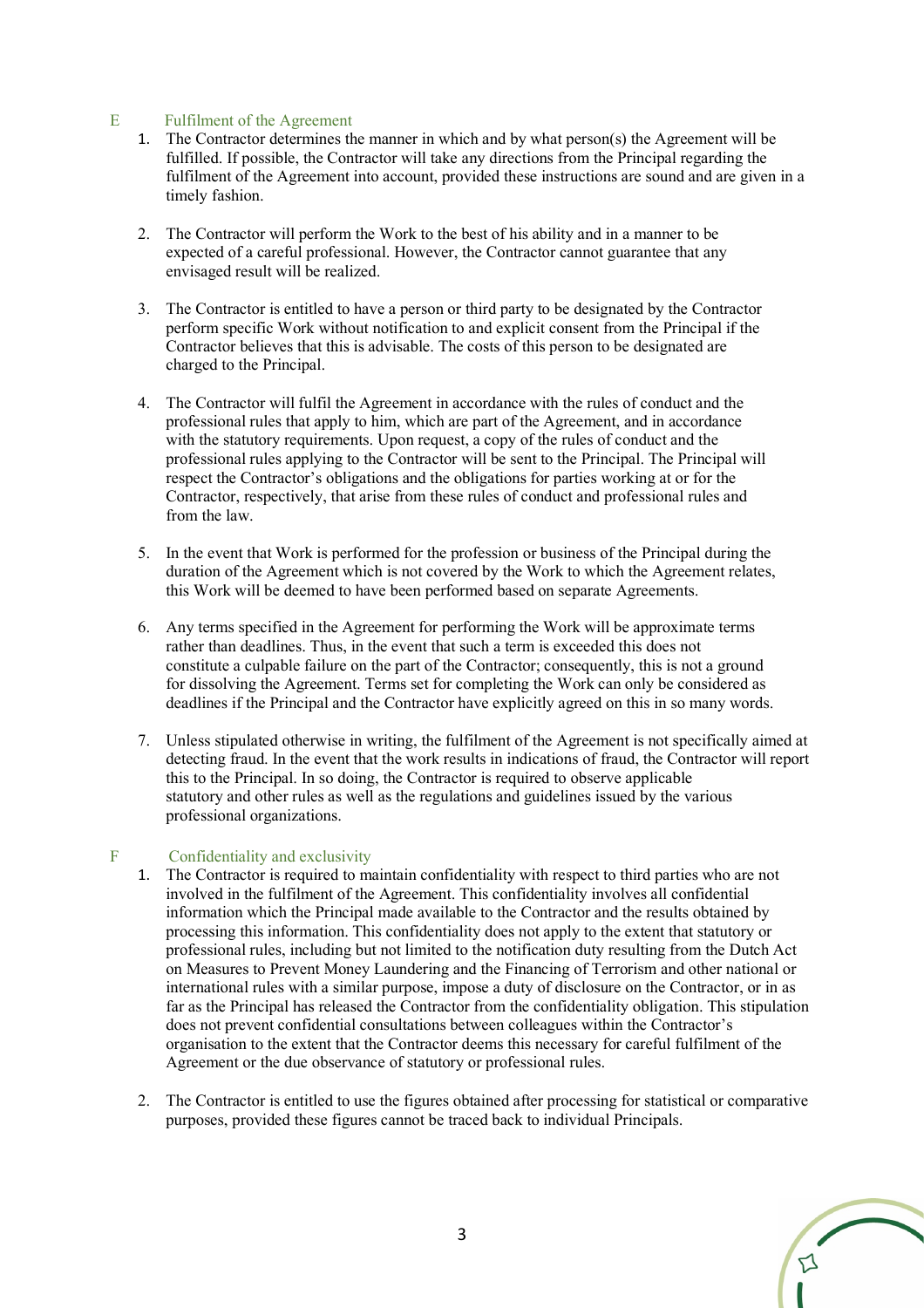- 3. The Contractor is not entitled to use the information which the Principal makes available to the Contractor for any purpose other than the purpose for which the information was obtained, except as stipulated in paragraph 2, and in the event that the Contractor is acting General terms and conditions Edition June 2018. For more information about GreenStars look on: www.green-stars.nl. on his own behalf in disciplinary, civil, administrative or criminal proceedings in which these documents may be relevant. In the event that the Contractor is accused of (complicity in) an offence or felony, the Contractor is entitled to disclose Documents from the Principal to the Tax Inspector or to the judge, if disclosure is required in the scope of conducting a defense by the Contractor.
- 4. Except with the Contractor's explicit prior written consent, the Principal is not permitted to disclose the contents of recommendations, opinions or other (written) statements from the Contractor or to make these contents available to third parties in any other way, except to the extent that this results directly from the Agreement, is done to obtain an expert opinion regarding the Contractor's Work in question, the Principal is under a statutory or professional duty of disclosure, or the Principal acts on his own behalf in disciplinary, civil or criminal proceedings.
- 5. In the event of infringement of the prohibition set out in the previous paragraph the Principal shall owe to the Contractor an immediately payable penalty in the amount of  $\epsilon$  25,000, notwithstanding the right of the Contractor to seek compensation.

# G Intellectual property

- 1. The intellectual property rights to everything which the Contractor uses and/or makes available within the scope of the fulfilment of the Agreement rest with the Contractor or its licensors. Nothing in the Agreement or these terms and conditions can lead to transfer of intellectual property rights unless otherwise expressly provided in writing.
- 2. The Principal is explicitly prohibited from providing everything on which the intellectual property of Contractor rests, including but not limited to computer programs, system designs, work methods, advice, (model) contracts and other products of the mind, all this in the broadest sense of the word – whether or not by using third parties – to third parties, or to reproduce, publish or exploit those products.
- 3. Contractor may provide to Principal a right of use on software etc. This right of use always ends at the time when the Agreements ends, unless otherwise agreed. After the end of the right of use Principal must cease and desist from using the software etc. Principal must delete any software from his systems.
- 4. Contractor is entitled to take technical measures to protect its rights (of intellectual property) or those of its licensors. Principal is expressly prohibited from removing or evading these measures.
- 5. The Principal is not permitted to provide (resources of) those products to third parties other than for the purpose of obtaining an expert opinion regarding the Contractor's Work. In that case, the Principal will impose his obligations under this article upon the third parties he calls in.
- 6. In the event of infringement of the provisions set out in paragraphs 2, 3, 4 and/or 5 the Principal owes to the Contractor an immediately payable penalty in the amount of  $\epsilon$  25,000, notwithstanding the right of the Contractor to seek compensation.

### H Force majeure

1. In the event that the Contractor is unable to fulfil his obligations under the Agreement or is unable to fulfil these obligations in time or properly as a result of a cause that cannot be attributed to him, including but not limited to employee sickness, breakdowns in the computer network and other interruptions of the normal conduct of business within his enterprise, these obligations will be suspended until the time the Contractor can still fulfil these obligations in the manner agreed upon.

⊅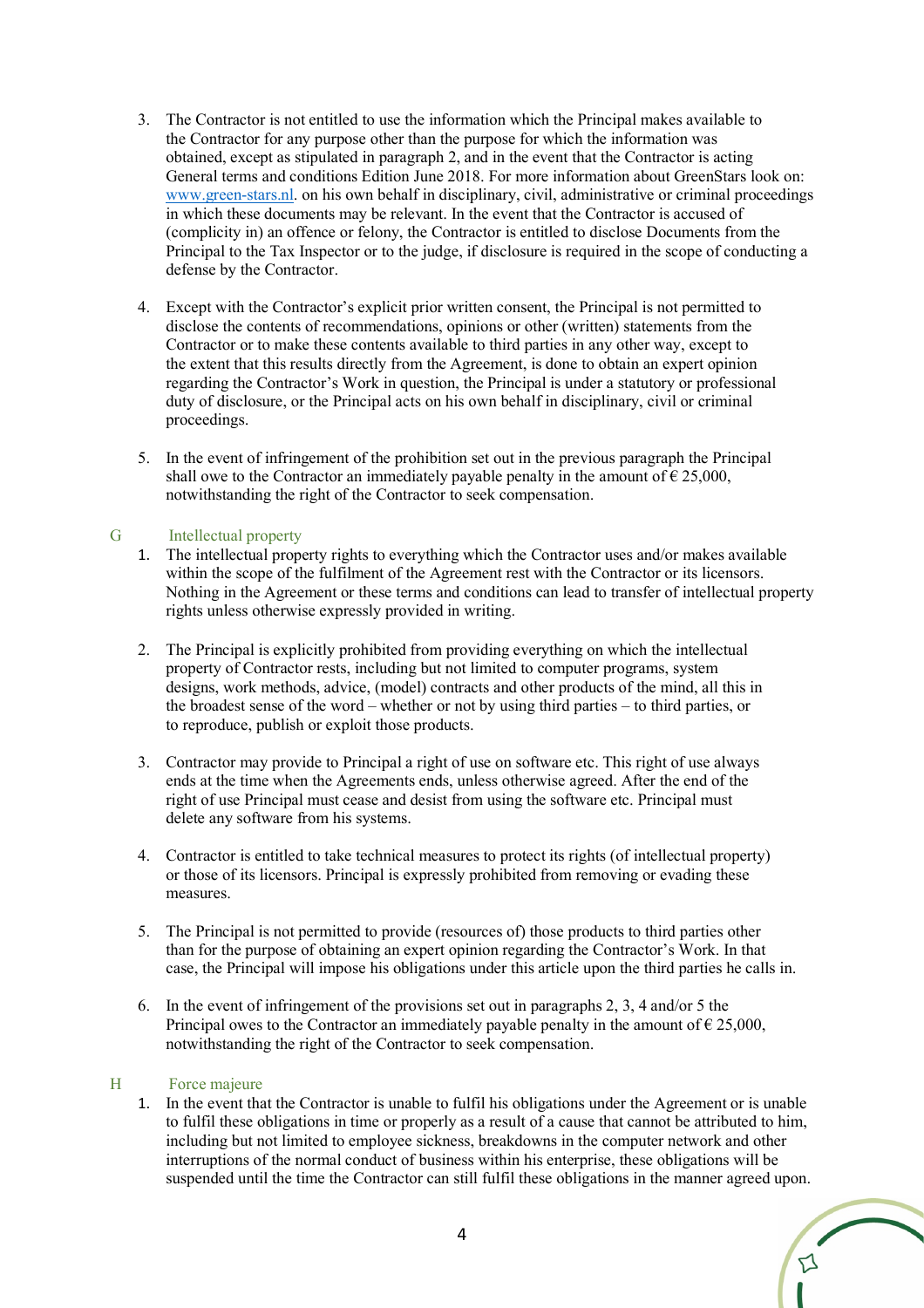- 2. In the event that the situation referred to in the first paragraph occurs, the Principal is entitled to cancel all or part of the Agreement in writing, without this giving rise to any right to damages.
- 3. Where at the time of the occurrence of force majeure the Contractor has by then partially fulfilled his obligations under the Agreement or will be able to fulfil them, the Contractor shall be entitled to charge separately for the part already fulfilled or to be fulfilled. The Principal is obliged to pay this invoice as if it were a separate Agreement.

## I Fee

- 1. The Contractor is entitled to suspend the performance of his Work before the start of the Work and in the interim until the Principal pays an advance for the work to be performed, to be reasonably fixed by the Contractor, or has furnished security for this. Initially, an advance paid by the Principal will be set off against the final invoice.
- 2. The Contractor's fee does not depend on the outcome of the Work performed, unless otherwise agreed in writing.
- 3. The Contractor's fee may comprise a pre-determined amount per Agreement and/or may be calculated based on rates per time unit worked by the Contractor and is payable as and when the Contractor has performed Work for the Principal. Travel and accommodation costs are charged separately.
- 4. In the event that an amount fixed per Agreement is agreed upon, the Contractor is entitled to charge a rate per time unit worked on top of this, if and to the extent that the scope of the Work exceeds the scope of the Work provided for in the Agreement, in which case the Principal must also pay this additional amount.
- 5. In the event that wages and/or prices change after the establishment of the Agreement but before the instructions have been fully carried out, the Contractor is entitled to adjust the rate agreed on accordingly, unless the Principal and the Contractor have made other agreements in this regard.
- 6. The Contractor's fee, if necessary plus disbursements and invoices from third parties called in, including the value added tax due, if any, will be charged to the Principal on a monthly, quarterly or annual basis or after completion of the Work.

#### J Payment

- 1. The Principal must pay the invoice amount within the terms agreed upon, but in no event later than 14 days after the invoice date, in Euros, at the office of the Contractor or by means of payment into a bank account to be designated by the Contractor and in as far as the payment regards work, the Principal has no right to a discount or setoff.
- 2. In the event that the Principal fails to pay within the term mentioned in paragraph 1 or within the term further agreed upon, the Principal will be legally in default and the Contractor is entitled to charge the statutory (commercial) interest from the due date until the day of payment in full, without any further summons or notice of default being required, all this without prejudice to the Contractor's further rights.
- 3. All costs arising as a result of collection of the claim in or out of court will be borne by the Principal, including to the extent that these costs exceed the court order to pay the costs of the proceedings. This involves as a minimum the costs over and above the principal sum in accordance with the Extrajudicial collection costs Decree of 1 July 2012 (Official Gazette 2012/141), with a minimum of  $\epsilon$  40.

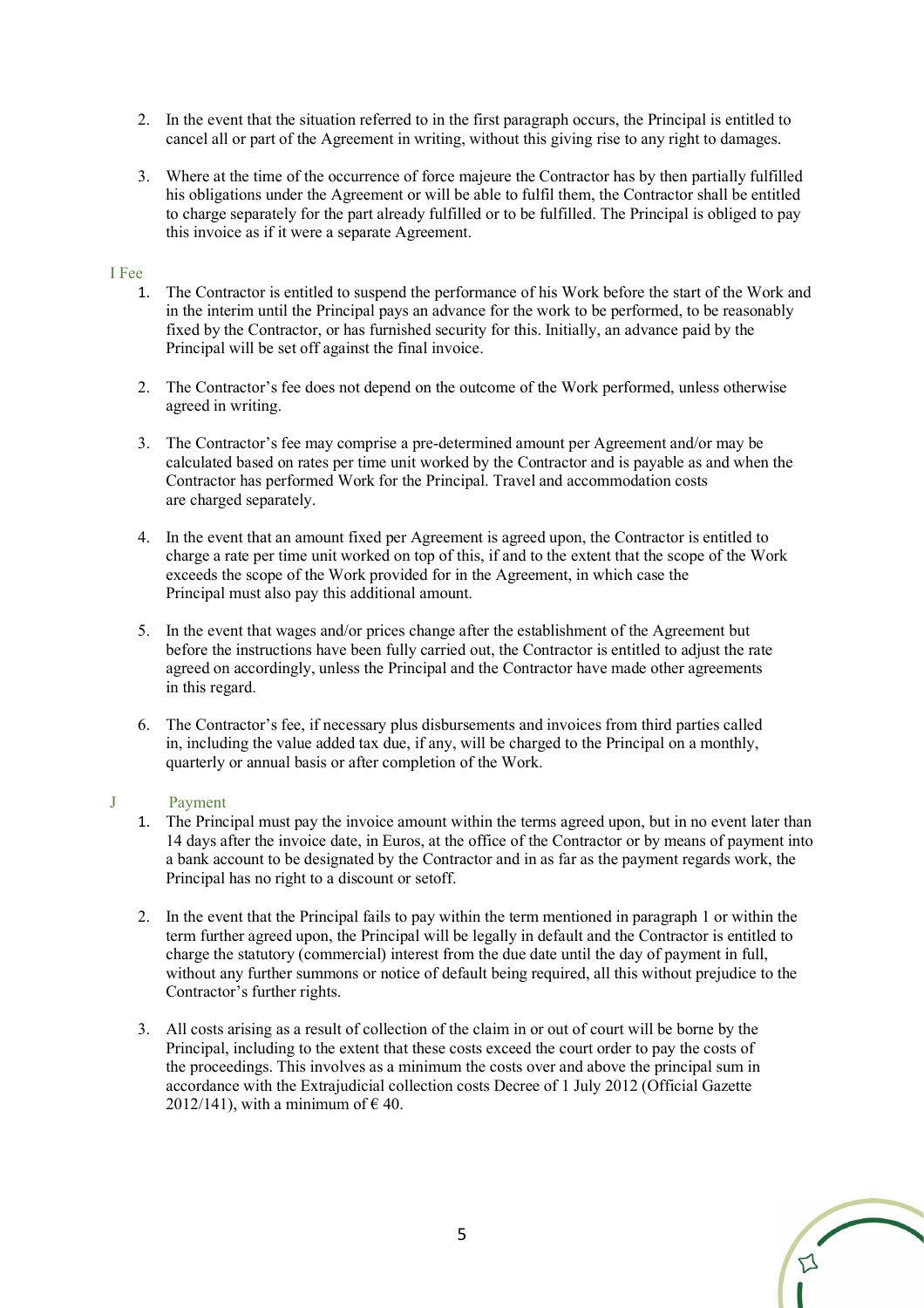- 4. The Contractor is entitled to deduct the payments made by the Principal in the first place from the costs referred to in paragraph 3, then from the interest due and finally from the principal sums that have been payable the longest and the accrued interest.
- 5. In the event that the Contractor is of the opinion that the Principal's financial position or payment record gives rise to this, the Contractor is entitled to demand that the Principal furnish (additional) security in a form to be specified by the Contractor. In the event that the Principal fails to furnish the requested security, the Contractor is entitled -without prejudice to any other rights he may have to immediately suspend the further fulfilment of the Agreement and everything that the Principal owes the Contractor on any account whatsoever will be due and payable at once.
- 6. In the event of liquidation, bankruptcy or suspension of payment of the Principal the claims against the Principal shall become due immediately.
- 7. In the event of instructions issued jointly, the Principals are jointly and severally liable for the payment of the invoice amount, the interest due and costs, to the extent that the Work has been performed for the collective Principals.

### K Complaints

- 1. Complaints regarding the work performed and/or the invoice amount must be notified to the Contractor in writing within 14 days after the documents or information about which the Principal complains have been sent or within 14 days after the defect is discovered, in the event that the Principal demonstrates that he reasonably was unable to discover the defect earlier, specifying the exact nature and grounds for the complaints.
- 2. Complaints as referred to in the first paragraph do not suspend the Principal's payment obligation, except to the extent that the Contractor indicates that he believes the complaint is valid.
- 3. The Contractor must be given the opportunity to investigate the Principal's complaint.
- 4. In the event of a valid complaint, the Contractor can either adjust the fee charged, rectify or redo the rejected Work at no cost or not (or no longer) perform all or part of the instructions in exchange for restitution in proportion to the fee which the Principal already paid.
- 5. In the event that the complaint is filed too late, all rights of the Principal in connection with the complaint become null and void.

#### L Liability and indemnification

1. The Contractor is only liable to the Principal for damage which directly results from a (related series of) culpable failure(s) in fulfilling the Agreement. This liability is limited to the amount paid for the event in question according to the Contractor's liability insurer, plus the excess to be paid by the Contractor under the insurance policy, if any. If the liability insurer does not pay for any reason whatsoever, the Contractor's liability is limited to the amount of the fee charged for fulfilling the Agreement. In the event that the Agreement is a continuing performance contract with a term of more than one year, the amount mentioned in the previous sentence will be set at twice the amount of the fee charged to the Principal in the twelve months preceding the occurrence of the damage. In no event will the total compensation of the damage by virtue of this article amount to more than EUR 300,000 per event, in which a series of related events is deemed to be a single event, unless – in view of the scope of the instructions or the risks related to the instructions – the parties at the time the Agreement is entered into feel that there is reason to deviate from this maximum.

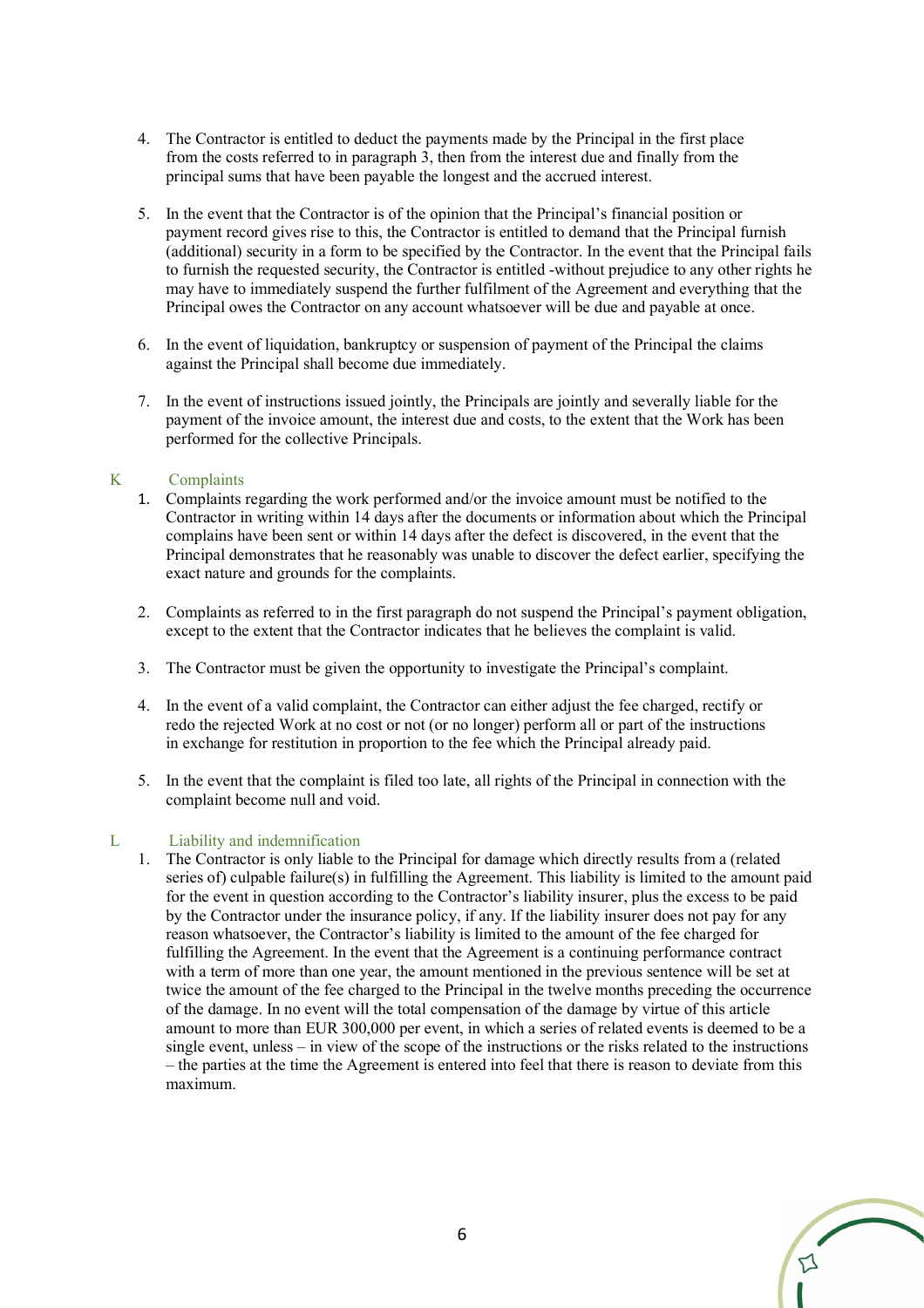2. Except in the event of intent or gross negligence on his part the Contractor is not liable for: - damage occurring at the Principal or third parties which is the result of the provision of incorrect, incomplete or late delivery of Documents, data or information by the Principal to the Contractor or which is the result of some other act or omission on the part of the Principal, including the situation where the Contractor is not able to file the annual accounts with the Chamber of Commerce within the statutory period as a result of an act or omission (on the part) of the Principal;

- damage occurring at the Principal or third parties which is the result of acts or omissions on the part of agents called in by the Contractor (not including employees of the Contractor), also if these work for an organization which is affiliated with the Contractor; - consequential damage or loss of profits occurring at the Principal, including but not

- limited to interruptions in the orderly conduct of events in the Principal's business.
- 3. The condition for liability is also that the Principal notifies the Contractor immediately and in writing after discovering a defect. The Contractor will at all times be entitled to remedy or limit the Principal's damage by rectifying or correcting the defective product if and to the extent possible.
- 4. The Contractor is not liable for any damage to or the loss of documents during transport or dispatch, regardless of whether the transport or dispatch takes place by or on behalf of the Principal, the Contractor or third parties. During the fulfilment of the Instructions, the Principal and the Contractor may communicate by electronic means at the Principal's request. The Principal and the Contractor are not liable towards each other for damage possibly occurring for either of them as a result of the use of electronic means of communication, including – but not limited to – damage resulting from failures or delays in the delivery of electronic communication by third parties or by software/equipment used to send, receive or process electronic communications, the transmission of viruses and the failure of the telecommunication network or other means required for electronic communication to function (properly), except to the extent that the damage is the result of willful misconduct or gross negligence. Both the Principal and the Contractor will do everything they reasonably may be For more information about **GreenStars** look on: www.green-stars.nl. expected to do or refrain from doing to prevent the risks mentioned above from occurring. The data extracts from the sender's computer systems serve as conclusive proof of (the contents of) the electronic communication sent by the sender until the recipient has furnished proof to the contrary.
- 5. The Principal indemnifies the Contractor against all claims from third parties, including shareholders, directors, supervisory directors and employees of the Principal, as well as affiliated legal entities and enterprises and others involved in the Principal's organization and directly or indirectly related to the fulfilment of the Agreement. The Principal specifically indemnifies the Contractor against claims from third parties on account of damaged caused because the Principal provided incorrect or incomplete information to the Contractor, unless the Principal demonstrates that the damage is not related to any culpable act or omission on his part, or has been caused by wilful misconduct or gross negligence on the part of the Contractor. The above stipulations do not apply to instructions to audit the financial statements as referred to in Section 393 of Book 2 of the Dutch Civil Code.
- 6. The Principal indemnifies the Contractor against all possible claims from third parties in the event that the Contractor is forced by law and/or his professional rules to return the instructions and/or is forced to render his assistance to government agencies which are entitled to receive information -both when asked and at their own initiative- which the Contractor received from the Principal or third parties in the course of fulfilling the instructions.
- 7. All restrictions relating to the Contractor's liability, included in this article, apply in full for the actual executive(s) performing Work for Principal. Actual executives may also invoke these provisions against Principal.

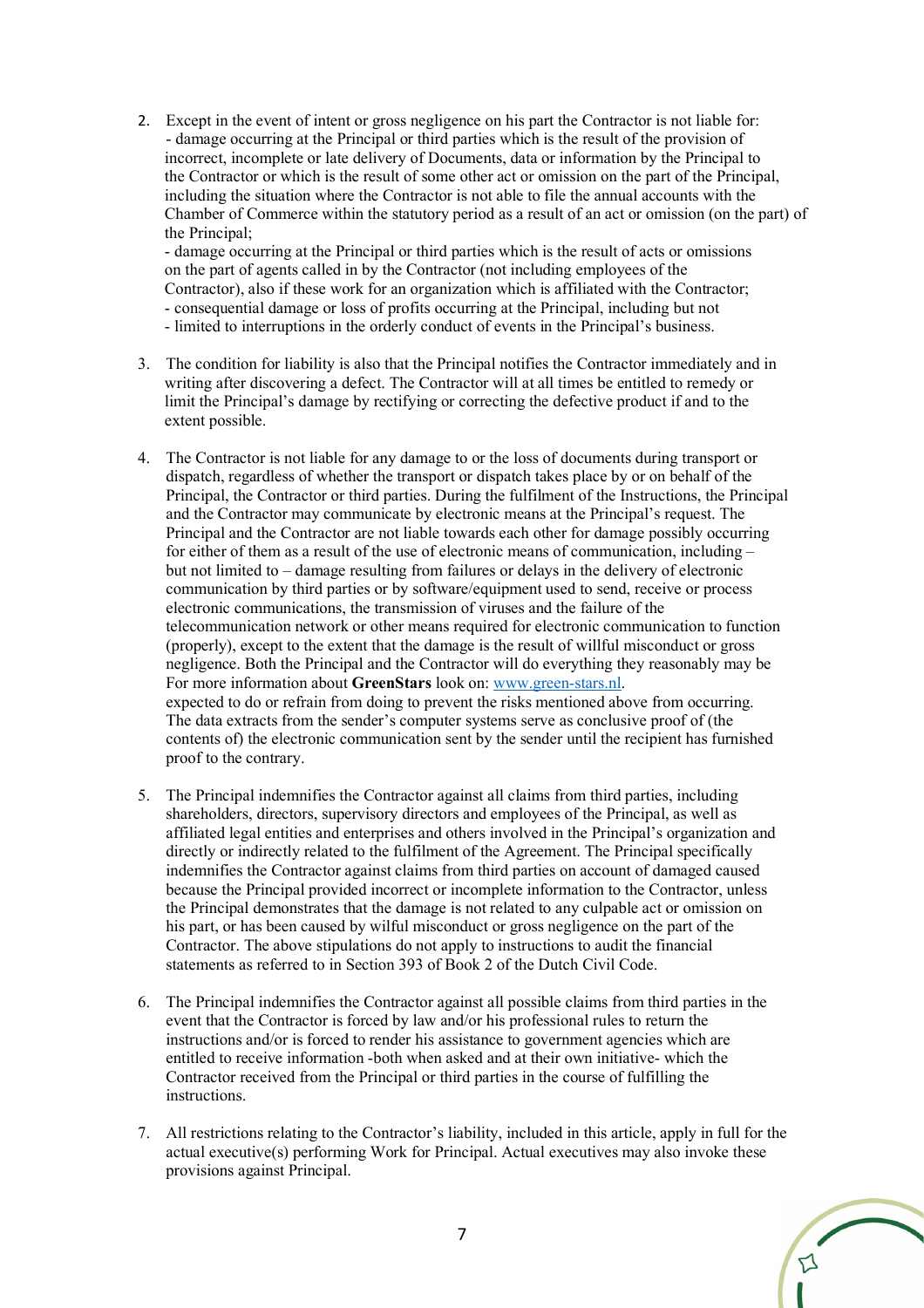# M Expiry period

Unless otherwise stipulated in these general terms and conditions, rights of action and other powers of the Principal on any account whatsoever towards the Contractor in connection with the performance of Work by the Contractor will in any case become null and void one year after the time at which the Principal learned or reasonably could have learned of the existence of these rights and powers. This term does not regard the possibility to file a complaint with the appropriate body (bodies) for complaint handling and/or the Raad voor Geschillen (Dispute Review Board).

# N Cancellation

- 1. The Principal and the Contractor can terminate the Agreement at any time with immediate effect by giving notice. In the event that the Agreement ends before the instructions are completed, the stipulations of I sections 2 and 3 apply and in any case the fee for the work performed and the costs incurred by Contractor must be reimbursed.
- 2. The other party must be informed of the cancellation in writing.
- 3. If and to the extent that the Contractor terminates the Agreement by giving notice, he must inform the Principal of his reasons for the cancellation and do everything the circumstances demand in the interest of the Principal.

# O Right of suspension

The Contractor is entitled to suspend fulfilment of all his obligations, including the surrender of documents or other matters to the Principal or third parties, until all payable claims against the Principal are paid in full. The Contractor may only refuse to surrender Documents after making a careful consideration of interests.

# P Applicable law and jurisdiction clause

- 1. All Agreements between the Principal and the Contractor to which these general terms and conditions apply are governed by Dutch law.
- 2. All disputes in connection with Agreements between the Principal and the Contractor to which these general terms and conditions apply will be settled by the competent court in the district where the Contractor is domiciled.
- 3. Contrary to the stipulation in paragraph 2, the Principal and the Contractor may opt for another dispute resolution manner.

### Q Electronic communication and electronic filing of annual accounts

- 1. During the execution of the Instructions Principal and Contractor may communicate with one another by electronic means and/or use electronic storage (such as cloud applications). Except where otherwise agreed in writing, parties may assume that the sending of correctly addressed fax messages, e-mails (including e-mails that are sent via the Internet) and voicemail messages irrespective of whether these contain confidential information or documents that relate to the Instructions, are mutually accepted. The same applies for other means of communication used or accepted by the other party.
- 2. Principal and Contractor are not liable to one another for damage that may arise for one or each of them as a result of the use of electronic means of communication, networks, applications, electronic storage, or other systems including – but not limited to – damage resulting from the non-delivery or late delivery of electronic communication, omissions, distortion, interception or manipulation of electronic communication by third parties or by software/hardware used for sending, receipt or processing of electronic communication, transmission of viruses and the non- or incorrect functioning of the telecommunications network or other means required for electronic communication, except where the damage is the result of intent or gross negligence. The above also applies for the use that Contractor makes of this in its contact with third parties.